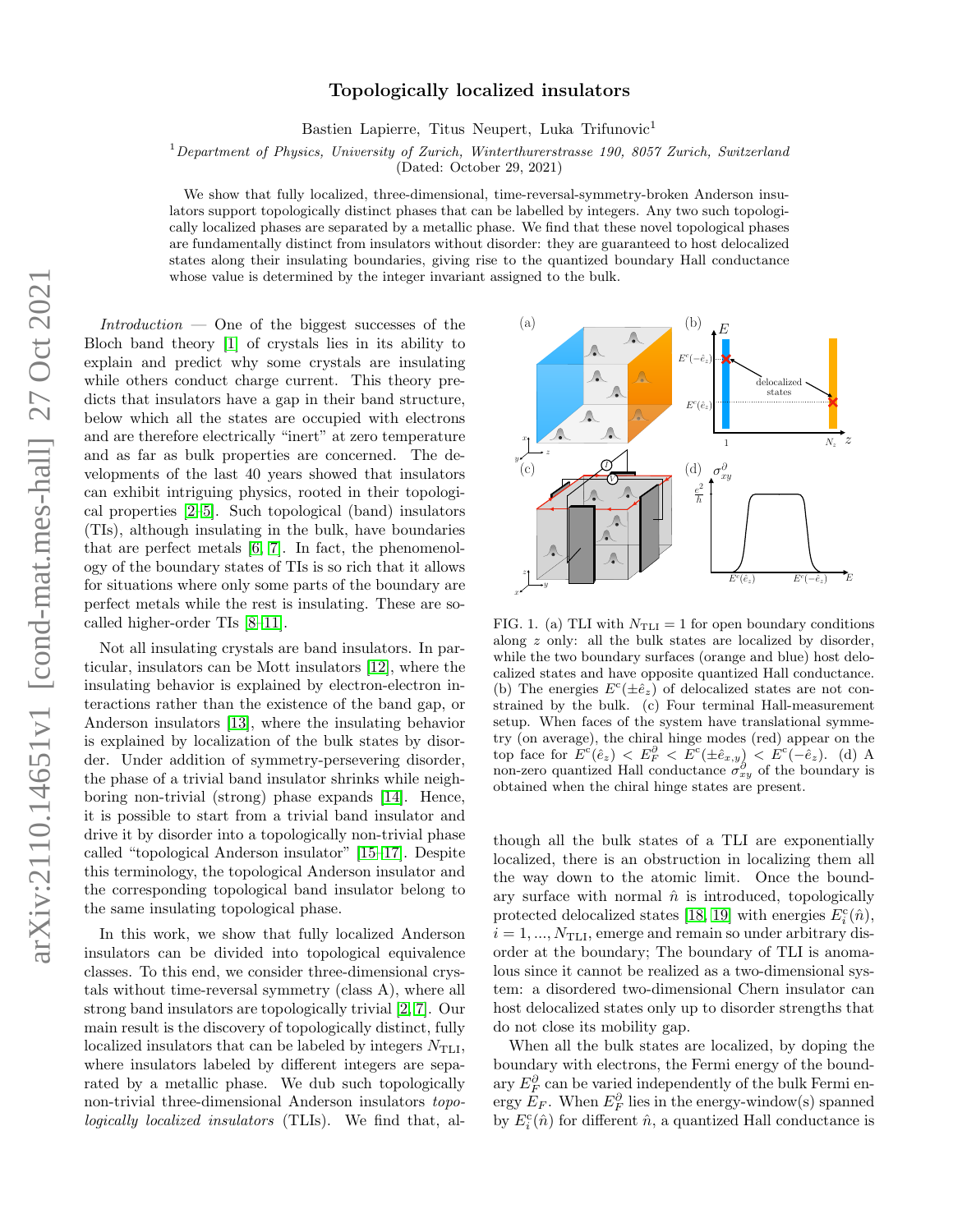

<span id="page-1-0"></span>FIG. 2. TLI construction from stack of two-dimensional Chern insulators in z-direction (left panel). The projector onto the Hilbert space defined by the states below (above) the gap (dashed red line) of the layer z is denoted by  $P_z^+$   $(P_z^-)$ , shown in blue (orange), has Chern number  $1$  (−1). After including strong disorder such that the states below the gap of layer z and the states above the gap of layer  $z + 1$  localize (and trivialize), a TLI phase is obtained (right panel). Layer  $z = 1$  ( $z = N_z$ ), for open boundary conditions in z-direction, carries Chern number  $1$  (−1).

obtained, see Fig. [1c](#page-0-0),d. Since the bulk does not constrain the energies  $E_i^c(\hat{n})$ , the bulk topology of TLIs cannot be detected by a four terminal Hall conductance measurement. At the end of this letter, we argue that a TLI in thick Corbino geometry with a fully filled boundary, has a quantized Hall conductance whose value is determined by the bulk.

 $Model$  — We introduce a procedure to systematically construct TLI phases with an arbitrary bulk integer invariant  $N_{\text{TLI}}$ . In the simplest form of this construction, one starts from a stack in z-direction of identical twodimensional, two-band Chern insulators [\[20\]](#page-4-14). We denote by  $P_z^+$   $(P_z^-, z \in \mathbb{Z})$  the projector onto eigenstates with energy below (above) the band gap of a two-dimensional system at layer z, which have the Chern number  $Ch = 1$  $(Ch = -1)$ , see Fig. [2.](#page-1-0) Keeping the layers of Chern insulators decoupled, we include disorder within each layer. Since the Hilbert spaces onto which  $P_z^{\pm}$  projects have non-zero Chern number, they cannot be separately localized. Specifically, the Chern insulator at layer z is localized (and trivialized) only for a strong enough disorder that closes its mobility gap. This way, a trivial TLI is obtained.

If we instead choose to couple layers, and add strong disorder such that the states below the gap of layer z and the states above the gap of layer  $z + 1$  hybridize and localize (see Fig. [2\)](#page-1-0), a non-trivial TLI is obtained.  $\sum_{z} H_{z,z+1}$ , where The non-trivial TLI Hamiltonian can be written as  $H =$ 

<span id="page-1-1"></span>
$$
H_{z,z+1} = (P_z^- + P_{z+1}^+) H_W (P_z^- + P_{z+1}^+), \tag{1}
$$

with  $H_W = \sum_{\vec{R},\alpha} W_{\vec{R}\alpha} |g_{\vec{R}\alpha}\rangle \langle g_{\vec{R}\alpha}|$ , and  $|g_{\vec{R}\alpha}\rangle = |\vec{R}\alpha\rangle +$  $|(\vec{R} + \hat{e}_z)\alpha\rangle$ . The orbitals of the above tight-binding model are denoted by  $|\vec{R}\alpha\rangle$ , with  $\alpha \in \{1,2\}$  an orbital degree of freedom and  $\vec{R}$  a three-dimensional lattice vector.

 $W_{\vec{R},\alpha}$  are independent, uniformly distributed in  $[-W, W]$ , random real numbers. The wavefunctions  $|w_{\vec{R}\alpha}\rangle = (P_z^- +$  $P_{z+1}^{+}$  |  $g_{\vec{R}\alpha}$  are exponentially localized, and orthonormal  $\langle w_{\vec{R}'\alpha'} | w_{\vec{R}\alpha} \rangle = \delta_{\vec{R}\vec{R}'} \delta_{\alpha\alpha'}$ . The exponential localization of  $|w_{\vec{R}\alpha}\rangle$  follows from that of  $P_z^{\pm}|\vec{R}\alpha\rangle$  [\[21\]](#page-4-15), whereas orthonormality can be satisfied only for the Hilbert space onto which  $(P_z^- + P_{z+1}^+)$  projects, see App. C. The states  $|w_{\vec{R}_{\alpha}}\rangle$  form the complete set of localized eigenstates of H under periodic boundary conditions (PBC). Although the constructed Hamiltonian  $H$  lacks translational symmetry, its eigenstates  $|w_{\vec{R}\alpha}\rangle$  are related to each other by translations. Accordingly, the unitary U that diagonalizes H can be written as  $U = \bigoplus_{\vec{k}} U_{\vec{k}}$ , where  $\vec{k}$  is the three-dimensional momentum labeling the irreducible representations of the translation group that generates the lattice with sites  $\vec{R}$ . Although not crucial, this property is convenient for analytical computations of the bulk invariant of the above model, see below.

From the above construction of a TLI it is evident that for a z-terminated crystal, the states localized on the surface at  $z = 1$  (independent of their energy) have the Chern number  $n_{\text{TLI}} = \text{Ch} = 1$  while the states on the surface at  $z = N_z$  carry the Chern number  $-1$ , see Fig. [1.](#page-0-0) Additionally, if magnetic flux quantum  $\Phi_0 = h/e$ is threaded through the layers, the rank of  $P_z^ (P_{z+1}^+)$  decreases (increases) by Ch  $(= n_{\text{TLI}})$  according to Streda formula [\[22\]](#page-4-16). If the bulk is fully filled with electrons, the applied flux  $\Phi_0$  transfers  $n_{\text{TLI}}$  electrons, from layer z to layer  $z + 1$ , resulting in the bulk polarization  $P_z \sim n_{\text{TLI}}$ . We conclude that the bulk magnetoelectric polarizability coefficient is quantized,  $(\alpha_{\text{ME}})_{zz} = n_{\text{TLI}}$ . It is less obvious that the bulk magnetoelectric polarizability tensor is isotropic and that also  $x$ - and  $y$ -terminated crystals have surfaces with non-zero Chern numbers, which we demonstrate numerically further below.

The described procedure can be easily generalized to a construction of a TLI with an arbitrary suface Chern number  $n_{\text{TLI}}$ . In the most general form, one starts from the layers with  $(m - 1)$  band gaps which define Hilbert spaces with Chern numbers  $\mathrm{Ch}_i$ , with  $\sum_{i=1}^m \mathrm{Ch}_i = 0$ . By adding disorder we can choose to hybridize and localize states from layer  $z = l_1$  with the Chern number Ch<sub>1</sub>, states from layer  $z = l_2$  with  $Ch_2 \ldots$ , and the states from layer  $z = l_m$  with the Chern number Ch<sub>m</sub>. Below we define the bulk integer invariant  $N<sub>TLI</sub>$  that can be computed for an arbitrary fully-localized phase. We find the relation between  $N_{\text{TLI}}$  and  $\text{Ch}_i$  to be that of the dipole and charge:  $N_{\text{TLI}} = \sum_{i=1}^{m} l_i \text{Ch}_i$ , see App. [A.](#page-5-0) An alternative construction of TLI can be found in App. [D.](#page-9-0)

Bulk integer invariant  $N_{TLI}$  – For a localized bulk Hamiltonian  $H$ , we define the bulk integer invariant to be the third winding number  $\nu[U]$  of a unitary U that diagonalizes  $H$ . It is customary to define the third winding number for translationally invariant unitaries [\[23\]](#page-4-17)  $U = \bigoplus_{\vec{k}} U_{\vec{k}}$ ; Recently, the third winding number [\[24,](#page-4-18) [25\]](#page-4-19)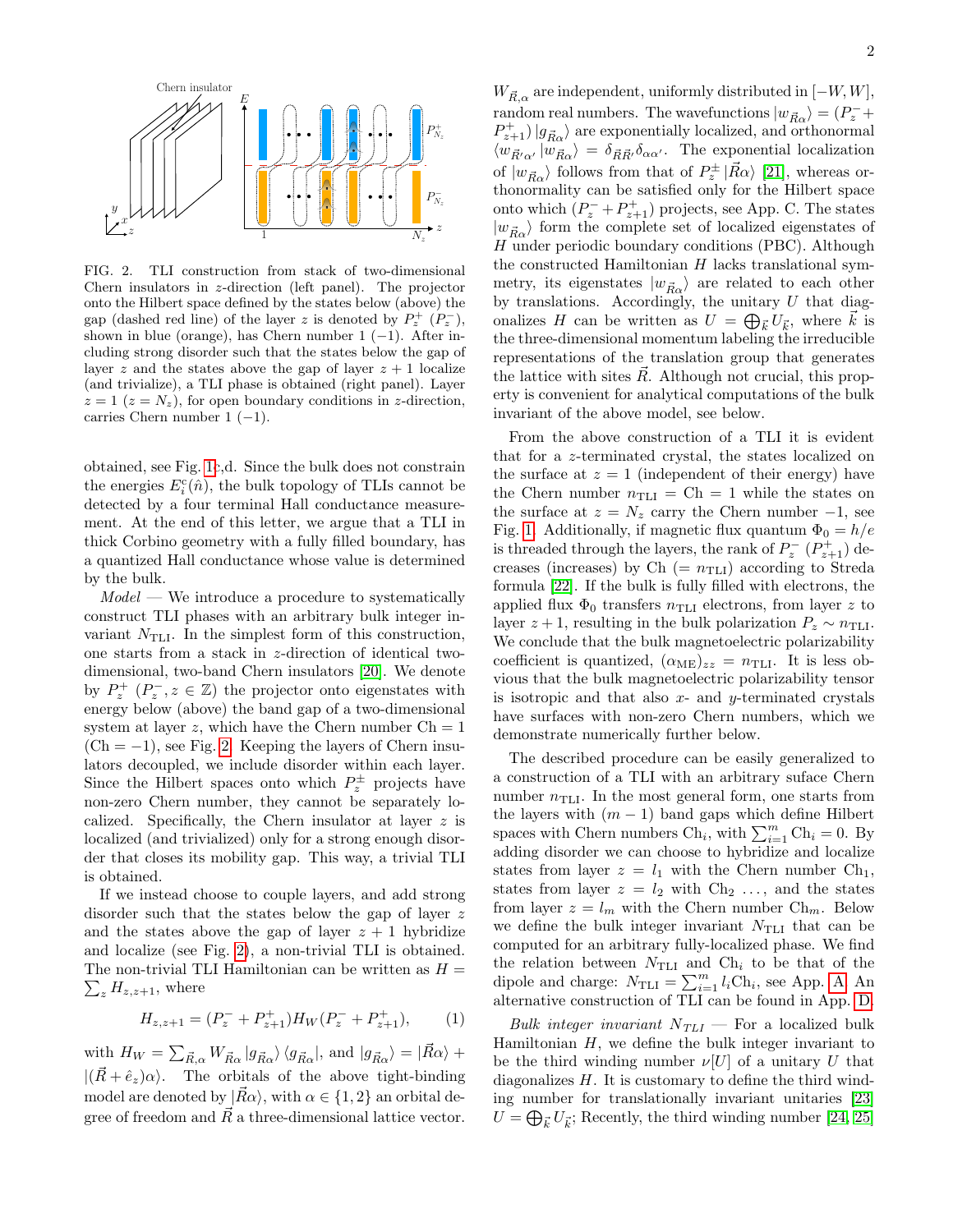$$
\langle \vec{R}' \alpha' | U | \vec{R} \alpha \rangle \sim e^{-\gamma |\vec{R} - \vec{R}'|}, \tag{2}
$$

for some positive constant  $\gamma$ . The condition [\(2\)](#page-2-0) guarantees that  $\nu[U]$  takes integer values [\[24\]](#page-4-18). We review definitions of the third-winding number in App. [B.](#page-6-0) For a Hamiltonian with all eigenstates localized, one can define U as mapping eigenstates  $|\psi_n\rangle$  of H onto localized orbitals  $|\vec{R}\alpha\rangle$ , i.e.,  $U|\vec{R}\alpha\rangle = |\psi_{n(\vec{R},\alpha)}\rangle$ , such that condi-tion [\(2\)](#page-2-0) is satisfied. The assignment defined by  $n(R, \alpha)$ is not unique [\[26\]](#page-4-20). We define the bulk integer invariant

matrix elements in the atomic basis  $|R\alpha\rangle$ 

$$
N_{\text{TLI}} = \langle \nu[U_W] \rangle_W,\tag{3}
$$

where we explicitly write dependence of the unitary  $U$  on the disorder realization, and  $\langle \ldots \rangle_W$  is disorder average.

As mentioned above, the construction of the previous section gives a translationally invariant unitary, and one can easily show that for model [\(1\)](#page-1-1)

$$
U_{\vec{k}} = \mathcal{U}_{k_x k_y} \mathcal{D} \mathcal{U}_{k_x k_y}^{\dagger},\tag{4}
$$

where  $\mathcal{U}_{k_x k_y}$  is a unitary that diagonalizes the Bloch Hamiltonian of the two-dimensional, two-band Chern insulator, and the matrix  $\mathcal{D} = \text{diag}(e^{ik_z}, 1)$  translates the Bloch eigenstate with the positive energy by one unit cell in z-direction. Using the definition of the third-winding number, it readily follows  $N_{\text{TLI}} = 1$ , see App. [A.](#page-5-0)

Boundary integer invariant  $n_{TLI}$  and bulk-boundary  $correspondence$  — We define the boundary integer invariant by considering the slab geometry and selecting the eigenstates of  $H$  that are localized on one of the two surfaces  $\{|\psi_n^{\text{surf}}\rangle\}$ , irrespective of their energy. Since all the bulk states are localized, some of these states can be safely included in the set  $\{|\psi_n^{\text{surf}}\rangle\}$ ; The projector onto these states is denoted by  $\mathcal{P}^{\text{surf}} = \sum_n |\psi_n^{\text{surf}}\rangle \langle \psi_n^{\text{surf}}|$ . We define the boundary integer invariant as

$$
n_{\text{TLI}} = \langle \text{Ch}[\mathcal{P}_W^{\text{surf}}] \rangle_W. \tag{5}
$$

Similarly to the third winding number of a unitary, the Chern number [\[27\]](#page-4-21) can be defined not only for translationally invariant  $\mathcal{P}^{\text{surf}} = \bigoplus_{k_x k_y} \mathcal{P}^{\text{surf}}_{k_x k_y}$ , but also for  $\mathcal{P}^{\text{surf}}$ that lacks translational symmetry if its matrix elements are exponentially localized, analogous to condition [\(2\)](#page-2-0) with  $\mathcal{P}^{\text{surf}}$  in place of U, see App. [B.](#page-6-0)

We are now ready to state the bulk-boundary correspondence of TLI phases

$$
N_{\text{TLI}} = n_{\text{TLI}}.\tag{6}
$$

We demonstrated that the above relation holds for the model above Eq. [\(1\)](#page-1-1), for the z-terminated crystal. Below we demonstrate numerically that it also holds for the xand y-terminated crystals (hard-wall boundary), as well as for a perturbed version of the model [\(1\)](#page-1-1). We leave the rigorous proof of relation [\(6\)](#page-2-1) for the future work, below we give arguments for its validity.

<span id="page-2-0"></span>Consider a system described by Hamiltonian  $H$  with  $N_{\text{TLI}} \neq 0$ . Let  $H(\lambda)$  continuously interpolate between the system  $H(0)$ , with PBC in all directions, and  $H(1)$ , corresponding to the open boundary conditions in  $z$ direction only. We denote the corresponding unitary that diagonalizes  $H(\lambda)$  by  $U(\lambda)$ . Since the slab Hamiltonian  $H(1)$  represents a quasi two-dimensional system, it is easy to show that its third winding number has to vanish  $\nu[U(1)] = 0$ . Since  $\nu[U(0)] \neq 0$ , we conclude that for some  $\lambda$  the condition [\(2\)](#page-2-0) has to be violated, i.e., delocalized states appear along the two surfaces of the slab. (This is where the Hamiltonian  $H(\lambda)$  is being changed.) Since all other states in the bulk are localized, these delocalized states on the two surfaces can localize only by mutual hybridization. Hence,  $N_{\text{TLI}} \neq 0$  implies the existence of surface states that cannot be localized by disorder. This is only possible if they carry a Chern number, which is the statement of relation [\(6\)](#page-2-1).

<span id="page-2-3"></span><span id="page-2-2"></span>The quantized Hall conductance of TLI's boundary comes together with the quantized (isotropic) magnetoelectric polarizability coefficient of its bulk. This follows directly from the arguments presented in Ref. [28:](#page-4-22) when the slab is fully filled with electrons, the electrons are "inert" and do not respond to an external magnetic field. Since the boundary has non-zero quantized Hall conductance, it follows from the Streda formula that the filling of the boundary changes by an integer amount  $(= n_{TLI})$ when the flux  $\Phi_0$  threads the slab. This charge needs to be compensated by the bulk; From this compensation, it follows that the bulk, fully filled with electrons, has quantized magnetoelectric polarizability coefficient  $\alpha_{\text{ME}} = n_{\text{TLI}} = N_{\text{TLI}}.$ 

Numerical results — We perturb the model in Eq.  $(1)$ by including nearest-neighbor hopping  $H_V(\lambda) = H + \lambda V$ that eventually push the TLI into a metallic phase

$$
V = \sum_{\langle \vec{R}\vec{R}'\rangle \alpha} \left( t_1 \left| \vec{R}'\alpha \right\rangle \langle \vec{R}\alpha \right| + t_2 \left| \vec{R}'\alpha \right\rangle \langle \vec{R}\bar{\alpha} \right| + \text{h.c.,} \quad (7)
$$

where  $\bar{1} = 2$ ,  $\bar{2} = 1$ , and  $\vec{R}$  and  $\vec{R}^{\prime}$  are nearest-neighbors. Below, we set  $t_1 = 10t_2 = 1$ ,  $W = 1$ , and consider oneparameter family of the Hamiltonians  $H_V(\lambda)$ ,  $0 \leq \lambda \leq 1$ .

<span id="page-2-1"></span>We first study the metal-insulator transition using level spacing statistics. To this end, we compute the average level spacing ratio [\[29,](#page-4-23) [30\]](#page-4-24)  $r = \langle \langle r_n \rangle_n \rangle_W$ around the middle of the spectrum, where  $r_n$  =  $\min\{s_n, s_{n+1}\} / \max\{s_n, s_{n+1}\}$  with  $s_n = E_{n+1} - E_n \ge 0$ being the level spacing. For  $\lambda < \lambda_c$  all eigenstates are localized, r decreases with increasing system size, approaching the value  $r_{PE} \approx 0.38$  of the Poisson Ensemble (PE). Note that the last statement is true only for the TLI phase under PBC—under PBC a non-trivial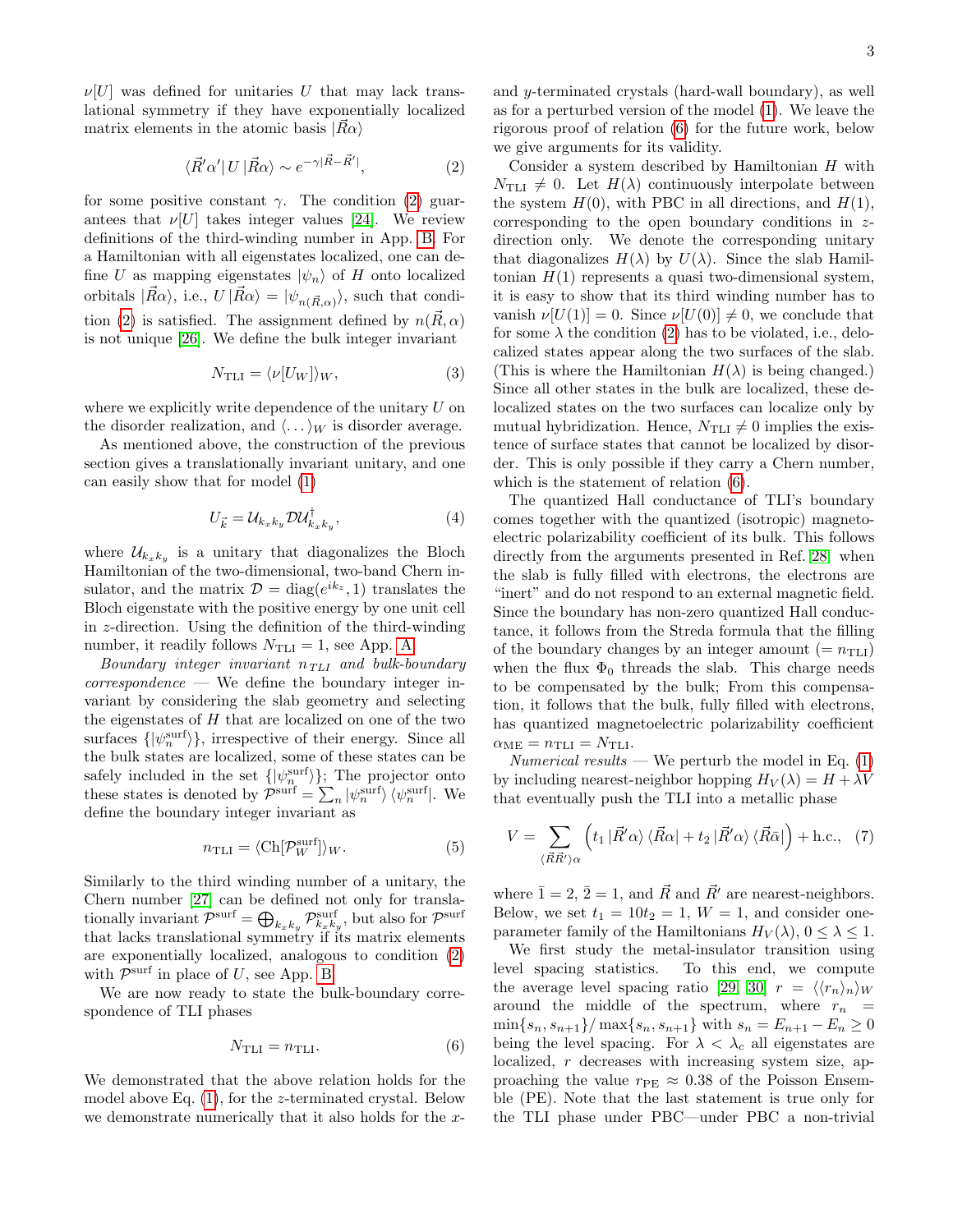

<span id="page-3-0"></span>FIG. 3. (a) Estimate of  $\lambda_c$  from mean level spacing ratio  $r$  as function of  $\lambda$ .  $r$  is computed over 500 eigenstates in the middle of the spectrum, considering  $10<sup>3</sup>$  disorder realizations. (b) The winding number  $N_{\text{TLI}}$  is computed for different system sizes with increasing hopping strength  $\lambda$ , where the quantized plateau increases with system size for  $\lambda < \lambda_c$ . (c) Surface Chern number for the hard-wall termination in z-direction as function of  $\lambda$ . (d) Same as (c), for the termination in y-direction. No disorder averaging was performed for the winding and Chern numbers, apart from the blue curves where average was performed over 5 disorder realizations as well as the red curves in (b) and (c) for  $\lambda < \lambda_c$ .

TLI phase is unitarily related to a certain trivial TLI phase, hence having the same level spacing statistics. Under open boundary conditions, the non-trivial TLI phase hosts delocalized boundary states and we find that  $r \approx 0.43 > r_{\text{PE}}$ . For  $\lambda > \lambda_c$ , the system is in metallic phase at half-filling (mobility edge appears) and r increases with increasing system size, approaching the value  $r_{\text{GUE}} \approx 0.60$  of the Gaussian Unitary Ensemble (GUE). From this one-parameter scaling, we find the metal-insulator transition at half-filling occurs at  $\lambda_c \approx 0.088 \pm 0.002$ , see Fig. [3a](#page-3-0).

As long as  $H_V(\lambda)$  is in the localized phase, the condi-tion [\(2\)](#page-2-0) is satisfied and  $N_{\text{TLI}}$  and  $n_{\text{TLI}}$  are guaranteed to take integer values for large enough system size [\[24,](#page-4-18) [27\]](#page-4-21). In practice, for the system sizes we consider in Fig. [3,](#page-3-0) we find that the quantization of  $N_{\text{TLI}}$  and  $n_{\text{TLI}}$  breaks before the value of  $\lambda_c$  is reached. In Fig. [3,](#page-3-0) we show that the range of  $\lambda$  for which  $N_{\text{TLI}}$  and  $n_{\text{TLI}}$  are quantized extends as the system size is increased, showing the tendency towards the value  $\lambda_c$ .

 $Quantized$  response  $-$  As mentioned previously, chiral hinge states that appear in TLIs (see Fig. [1b](#page-0-0)) are an extrinsic signature, i.e., these can be removed by gluing Chern insulators on the corresponding faces. Without the chiral states, a non-zero quantized Hall conductance can be measured in genus-one (Corbino) geometry. Below we propose a setup, inspired by the setup of Ref. [31,](#page-4-25) that shows unique quantized signature of the bulk topology of TLIs.



<span id="page-3-1"></span>FIG. 4. (a) A non-trivial TLI in Corbino geometry is threaded by magnetic flux  $\Phi(t) = \Phi_0 t/T$ , with a large source-drain voltage  $V_{SD}$  applied. (b) The cross section of the Corbino setup. As the magnetic flux is varied, the charge  $en_{TLI}$  is being pumped via the top surface (Laughlin pump). The dotted region (top surface) is filled with electrons in the steady-state, while the bulk is assumed to be empty.

We consider the geometry of a thick Corbino disc, as shown in Fig. [4a](#page-3-1), and assume that the boundary is doped with electrons, such that *all* boundary states are occupied. In this setup, an extrinsic second-order TI [\[32\]](#page-4-26), which consists of a trivial fully-localized bulk with a Chern insulator covering (fully or partially) its boundary, does not react to (adiabatic) time-dependent magnetic flux insertion  $\Phi(t) = \Phi_0 t/T$ . On the other hand, according to Laughlin argument, the boundary of TLIs pumps  $n_{\text{TLI}}$  electrons during the period T around its cross-section, see Fig. [4b](#page-3-1). In order to measure this charge pumping, a source-drain voltage, much larger than the bulk mobility gap, is applied. In the presence of such voltage, the charge is removed from the bottom surface. Hence, we expect that in the steady state the top surface remains fully occupied, while the bottom one is empty, see Fig. [4b](#page-3-1). (We neglect the effects of the charging energy.) Although such a non-uniform  $E_F^{\partial}$  gives rise to chiral states, these states do not connect source to drain: the quantized transfer of  $n_{\text{TLI}}$  electrons during one period T occurs via pumping of the boundary states from source to drain via the top surface. Alternatively, by optically exciting [\[33\]](#page-4-27) the boundary of the system, one could possibly tell TLIs and extrinsic TIs apart.

 $Conclusions$  — Topology of TIs [\[2,](#page-4-1) [3,](#page-4-28) [7\]](#page-4-4) poses an obstruction to localization by disorder of its occupied bulk states [\[18,](#page-4-12) [19,](#page-4-13) [34,](#page-4-29) [35\]](#page-4-30). Our main result is finding that fully-localized insulators can be topologically non-trivial, too. In particular, we construct a three-dimensional model with broken time-reversal symmetry, where topology poses an obstruction to localization of its fullylocalized bulk states all the way down to the atomic limit. We find that the three-dimensional Anderson insulator, with broken time-reversal symmetry, does not represent a single phase of matter, but rather contains infinitely many phases that are labeled by integers. Here, the Anderson model of localization, in the absence of mobility edge, corresponds to topologically trivial insulator and is labelled by  $N_{\text{TLI}} = 0$ , whereas topologically non-trivial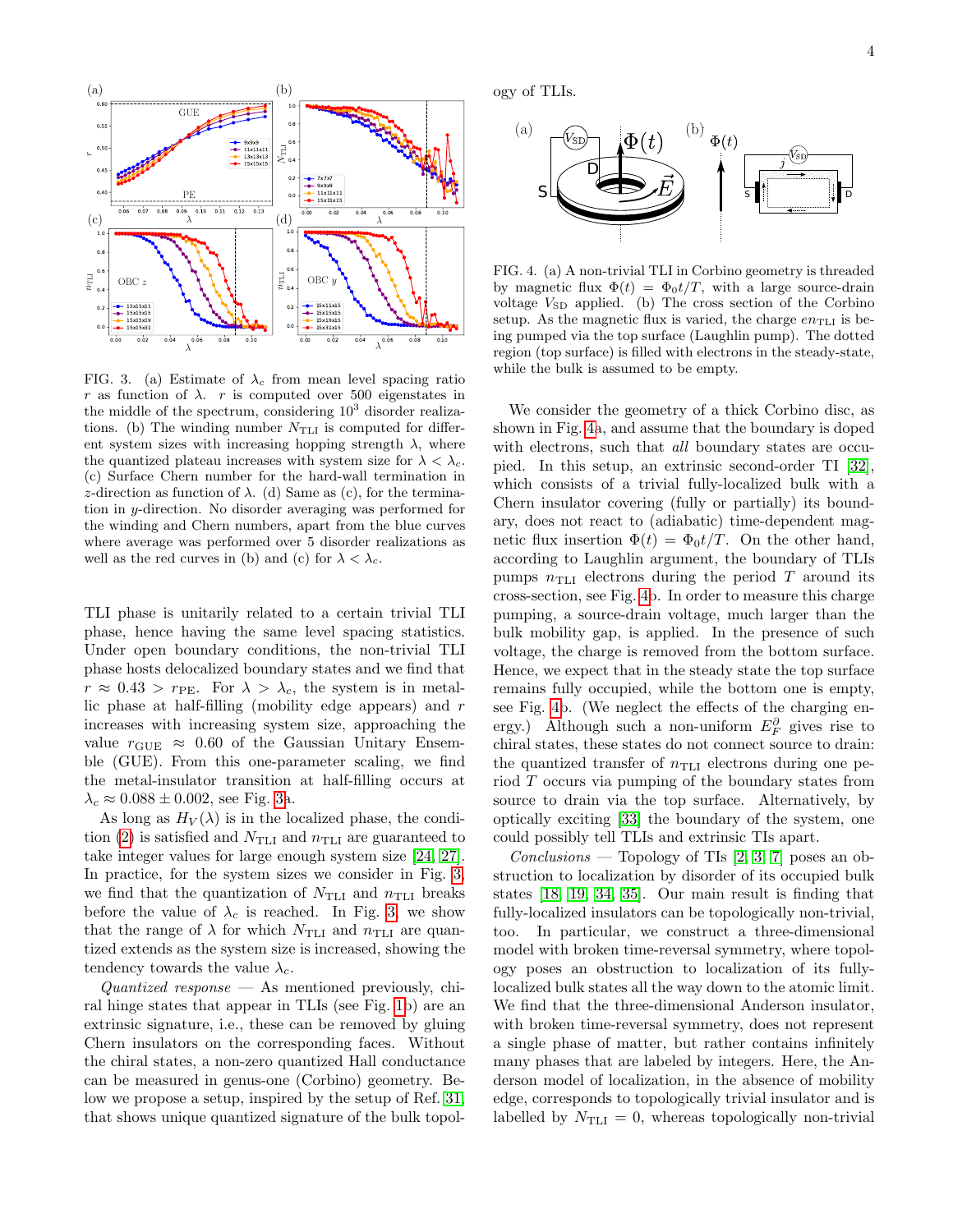localized insulators are guaranteed to host states delocalized along the crystal's insulating boundary that give rise to the quantized Hall conductance  $\sigma_{xy}^{\partial} = N_{\text{TLI}}e^2/h$  in Corbino geometry. Crucially, these delocalized boundary states remain topologically protected in the presence of an arbitrarily strong boundary disorder. We introduced the method to construct these novel insulators, which is readily generalizable to include additional symmetries (e.g. time-reversal). We hope that this work will motivate experiments where quantized responses are observed in out-of-equilibrium settings.

 $Acknowledgments$  — The authors acknowledge stimulating discussions with  $O.$  M. Aksoy,  $P.$  W. Brouwer, A. Furusaki, and C. Mudry. We are thankful to P. W. Brouwer for pointing up similarities between TLIs and extrinsic TIs. BL acknowledges funding from the European Research Council (ERC) under the European Union's Horizon 2020 research and innovation program (ERC-StG-Neupert-757867-PARATOP). LT acknowledges financial support from the FNS/SNF Ambizione Grant No. PZ00P2 179962.

- <span id="page-4-0"></span>[1] F. Bloch, Zeitschrift für Physik 52, 555 (1929).
- <span id="page-4-1"></span>[2] A. Kitaev, [AIP Conference Proceedings](http://dx.doi.org/10.1063/1.3149495) 1134, 22 (2009).
- <span id="page-4-28"></span>[3] A. P. Schnyder, S. Ryu, A. Furusaki, and A. W. W. Ludwig, [AIP Conference Proceedings](http://dx.doi.org/10.1063/1.3149481) 1134, 10 (2009).
- [4] B. A. Bernevig and S.-C. Zhang, [Phys. Rev. Lett.](http://dx.doi.org/10.1103/PhysRevLett.96.106802) **96**, [106802 \(2006\).](http://dx.doi.org/10.1103/PhysRevLett.96.106802)
- <span id="page-4-2"></span>[5] M. Z. Hasan and C. L. Kane, [Rev. Mod. Phys.](http://dx.doi.org/10.1103/RevModPhys.82.3045) 82, 3045 [\(2010\).](http://dx.doi.org/10.1103/RevModPhys.82.3045)
- <span id="page-4-3"></span>[6] S. Ryu, C. Mudry, H. Obuse, and A. Furusaki, Phys. Rev. Lett. 99, 116601 (2007).
- <span id="page-4-4"></span>[7] A. P. Schnyder, S. Ryu, A. Furusaki, and A. W. W. Ludwig, Phys. Rev. B 78[, 195125 \(2008\).](http://dx.doi.org/10.1103/PhysRevB.78.195125)
- <span id="page-4-5"></span>[8] F. Schindler, A. M. Cook, M. G. Vergniory, Z. Wang, S. S. P. Parkin, B. A. Bernevig, and T. Neupert, [Science](http://dx.doi.org/ 10.1126/sciadv.aat0346) Advances 4 [\(2018\), 10.1126/sciadv.aat0346.](http://dx.doi.org/ 10.1126/sciadv.aat0346)
- [9] Z. Song, Z. Fang, and C. Fang, [Phys. Rev. Lett.](http://dx.doi.org/ 10.1103/PhysRevLett.119.246402) 119, [246402 \(2017\).](http://dx.doi.org/ 10.1103/PhysRevLett.119.246402)
- [10] J. Langbehn, Y. Peng, L. Trifunovic, F. von Oppen, and P. W. Brouwer, [Phys. Rev. Lett.](http://dx.doi.org/ 10.1103/PhysRevLett.119.246401) 119, 246401 (2017).
- <span id="page-4-6"></span>[11] L. Trifunovic and P. W. Brouwer, physica status solidi (b) , 2000090 (2020).
- <span id="page-4-7"></span>[12] N. F. Mott and R. Peierls, [Proceedings of the Physical](http://dx.doi.org/10.1088/0959-5309/49/4s/308) Society 49[, 72 \(1937\).](http://dx.doi.org/10.1088/0959-5309/49/4s/308)
- <span id="page-4-8"></span>[13] P. W. Anderson, Phys. Rev. **109**[, 1492 \(1958\).](http://dx.doi.org/10.1103/PhysRev.109.1492)
- <span id="page-4-9"></span>[14] B. Sbierski, G. Pohl, E. J. Bergholtz, and P. W. Brouwer, [Phys. Rev. Lett.](http://dx.doi.org/10.1103/PhysRevLett.113.026602) 113, 026602 (2014).
- <span id="page-4-10"></span>[15] C. W. Groth, M. Wimmer, A. R. Akhmerov, J. Tworzydło, and C. W. J. Beenakker, [Phys. Rev. Lett.](http://dx.doi.org/10.1103/PhysRevLett.103.196805) 103[, 196805 \(2009\).](http://dx.doi.org/10.1103/PhysRevLett.103.196805)
- [16] J. Li, R.-L. Chu, J. K. Jain, and S.-Q. Shen, [Phys. Rev.](http://dx.doi.org/10.1103/PhysRevLett.102.136806) Lett. 102[, 136806 \(2009\).](http://dx.doi.org/10.1103/PhysRevLett.102.136806)
- <span id="page-4-11"></span>[17] H.-M. Guo, G. Rosenberg, G. Refael, and M. Franz, [Phys. Rev. Lett.](http://dx.doi.org/ 10.1103/PhysRevLett.105.216601) 105, 216601 (2010).
- <span id="page-4-12"></span>[18] J. T. Chalker and P. D. Coddington, [Journal of Physics](http://dx.doi.org/10.1088/0022-3719/21/14/008) [C: Solid State Physics](http://dx.doi.org/10.1088/0022-3719/21/14/008) 21, 2665 (1988).
- <span id="page-4-13"></span>[19] J. Wang, B. Lian, and S.-C. Zhang, [Phys. Rev. B](http://dx.doi.org/10.1103/PhysRevB.89.085106) 89, [085106 \(2014\).](http://dx.doi.org/10.1103/PhysRevB.89.085106)
- <span id="page-4-14"></span>[20] F. D. M. Haldane, [Phys. Rev. Lett.](http://dx.doi.org/10.1103/PhysRevLett.61.2015) 61, 2015 (1988).
- <span id="page-4-15"></span>[21] T. Thonhauser and D. Vanderbilt, [Phys. Rev. B](http://dx.doi.org/10.1103/PhysRevB.74.235111) 74, [235111 \(2006\).](http://dx.doi.org/10.1103/PhysRevB.74.235111)
- <span id="page-4-16"></span>[22] P. Streda, [Journal of Physics C: Solid State Physics](http://dx.doi.org/10.1088/0022-3719/15/22/005) 15, [L717 \(1982\).](http://dx.doi.org/10.1088/0022-3719/15/22/005)
- <span id="page-4-17"></span>[23] S. Ryu, A. P. Schnyder, A. Furusaki, and A. W. W. Ludwig, New Journal of Physics 12, 065010 (2010).
- <span id="page-4-18"></span>[24] J. Song and E. Prodan, Phys. Rev. B **89**[, 224203 \(2014\).](http://dx.doi.org/10.1103/PhysRevB.89.224203)
- <span id="page-4-19"></span>[25] J. Song, C. Fine, and E. Prodan, [Phys. Rev. B](http://dx.doi.org/10.1103/PhysRevB.90.184201) 90, [184201 \(2014\).](http://dx.doi.org/10.1103/PhysRevB.90.184201)
- <span id="page-4-20"></span>[26]  $U(1)$  gauge freedom and non-uniqueness of  $n(\vec{R}, \alpha)$  do not affect the value of the winding number  $\nu[U]$ .
- <span id="page-4-21"></span>[27] E. Prodan, [Journal of Physics A: Mathematical and The](http://dx.doi.org/10.1088/1751-8113/44/11/113001)oretical 44[, 113001 \(2011\).](http://dx.doi.org/10.1088/1751-8113/44/11/113001)
- <span id="page-4-22"></span>[28] B. Lapierre, T. Neupert, and L. Trifunovic, [Phys. Rev.](http://dx.doi.org/10.1103/PhysRevResearch.3.033045) Research 3[, 033045 \(2021\).](http://dx.doi.org/10.1103/PhysRevResearch.3.033045)
- <span id="page-4-23"></span>[29] V. Oganesyan and D. A. Huse, [Phys. Rev. B](http://dx.doi.org/10.1103/PhysRevB.75.155111) 75, 155111 [\(2007\).](http://dx.doi.org/10.1103/PhysRevB.75.155111)
- <span id="page-4-24"></span>[30] J. Šuntajs, T. Prosen, and L. Vidmar, [Annals of Physics](http://dx.doi.org/https://doi.org/10.1016/j.aop.2021.168469) [, 168469 \(2021\).](http://dx.doi.org/https://doi.org/10.1016/j.aop.2021.168469)
- <span id="page-4-25"></span>[31] A. Kundu, M. Rudner, E. Berg, and N. H. Lindner, Phys. Rev. B 101[, 041403 \(2020\).](http://dx.doi.org/ 10.1103/PhysRevB.101.041403)
- <span id="page-4-26"></span>[32] M. Geier, L. Trifunovic, M. Hoskam, and P. W. Brouwer, Phys. Rev. B 97[, 205135 \(2018\).](http://dx.doi.org/ 10.1103/PhysRevB.97.205135)
- <span id="page-4-27"></span>[33] S. A. Sato, P. Tang, M. A. Sentef, U. D. Giovannini, H. Hübener, and A. Rubio, [New Journal of Physics](http://dx.doi.org/ 10.1088/1367-2630/ab3acf) 21, [093005 \(2019\).](http://dx.doi.org/ 10.1088/1367-2630/ab3acf)
- <span id="page-4-29"></span>[34] T. Morimoto, A. Furusaki, and C. Mudry, [Phys. Rev. B](http://dx.doi.org/10.1103/PhysRevB.91.235111) 91[, 235111 \(2015\).](http://dx.doi.org/10.1103/PhysRevB.91.235111)
- <span id="page-4-30"></span>[35] M. Onoda, Y. Avishai, and N. Nagaosa, [Phys. Rev. Lett.](http://dx.doi.org/10.1103/PhysRevLett.98.076802) 98[, 076802 \(2007\).](http://dx.doi.org/10.1103/PhysRevLett.98.076802)
- <span id="page-4-31"></span>[36] J. E. Moore, Y. Ran, and X.-G. Wen, [Phys. Rev. Lett.](http://dx.doi.org/10.1103/PhysRevLett.101.186805) 101[, 186805 \(2008\).](http://dx.doi.org/10.1103/PhysRevLett.101.186805)
- <span id="page-4-32"></span>[37] A. Alexandradinata, A. Nelson, and A. A. Soluyanov, Phys. Rev. B 103[, 045107 \(2021\).](http://dx.doi.org/10.1103/PhysRevB.103.045107)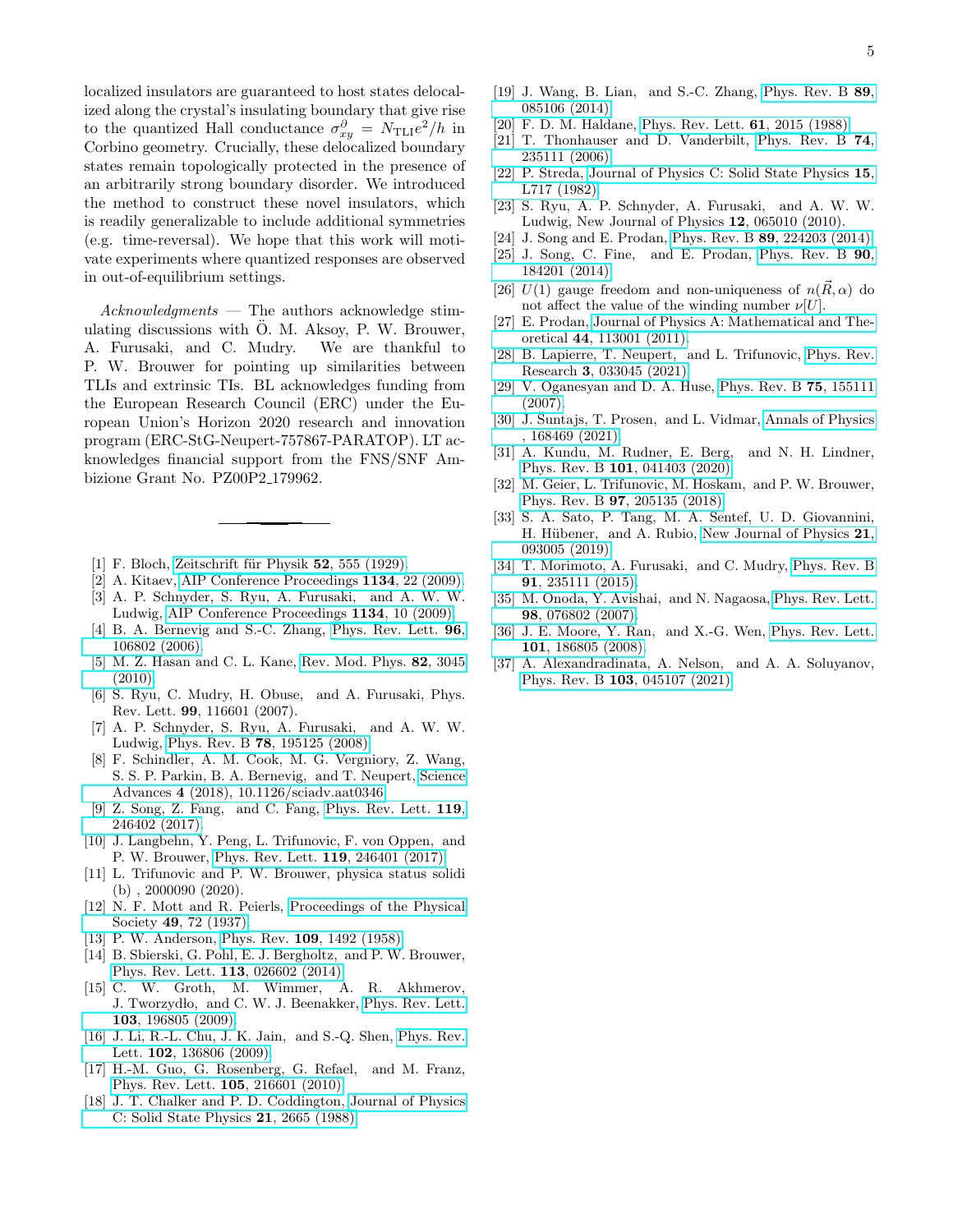#### SUPPLEMENTARY MATERIAL

### <span id="page-5-0"></span>A. Computation of the winding number for the model of TLI

In this section we show that the winding number for the model introduced in the main text above Eq. [\(1\)](#page-1-1), is quantized to a non-zero value given by the Chern number of a single layer.

We first prove relation  $(4)$  of the main text. The Bloch states with negative energy at layer z, and positive energy at layer  $z + 1$  are

$$
\begin{cases} |u_{z k_x k_y}^{-}\rangle = a_{k_x k_y} |z1\rangle + b_{k_x k_y} |z2\rangle, \\ |u_{(z+1) k_x k_y}^{+}\rangle = b_{k_x k_y}^{*} |(z+1)1\rangle - a_{k_x k_y}^{*} |(z+1)2\rangle, \end{cases}
$$
(S1)

where we used the notation  $\mathcal{U}_{k_x k_y} = \begin{pmatrix} a_{k_x k_y} & b_{k_x k_y}^* \ b_{k_x k_y} & -a_{k_x k_y}^* \end{pmatrix}$  $b_{k_x k_y} - a_{k_x k_y}^*$  . The two states above are discontinuous over the BZ. We consider linear combination of the two states that is continuous

$$
\begin{cases} |\tilde{u}_{k_{x}k_{y}}^{\perp}\rangle = a_{k_{x}k_{y}}^{*} |u_{zk_{x}k_{y}}^{\perp}\rangle + b_{k_{x}k_{y}} |u_{(z+1)k_{x}k_{y}}^{\perp}\rangle, \\ |\tilde{u}_{k_{x}k_{y}}^{\perp}\rangle = b_{k_{x}k_{y}}^{*} |u_{zk_{x}k_{y}}^{\perp}\rangle - a_{k_{x}k_{y}} |u_{(z+1)k_{x}k_{y}}^{\perp}\rangle. \end{cases} (S2)
$$

After performing a Fourier transform in the z-direction, we conclude that the continuous unitary is of the form

$$
U_{\vec{k}} = \mathcal{U}_{k_x k_y} \mathcal{D} \mathcal{U}_{k_x k_y}^{\dagger},\tag{S3}
$$

where  $\mathcal{D} = \text{diag}(e^{ik_z}, 1)$ . In order to compute the third winding of the above unitary, we use Eq. [\(S15\)](#page-6-1) which gives eight different terms. We can group four of them as

$$
2i\mathrm{Tr}\left(\mathrm{diag}(1,0)\left[\mathcal{U}_{k_xk_y}^{\dagger}(\partial_{k_x}\mathcal{U}_{k_xk_y}),\mathcal{U}_{k_xk_y}^{\dagger}(\partial_{k_y}\mathcal{U}_{k_xk_y})\right]\right)=2i\left[\mathcal{U}_{k_xk_y}^{\dagger}(\partial_{k_x}\mathcal{U}_{k_xk_y}),\mathcal{U}_{k_xk_y}^{\dagger}(\partial_{k_y}\mathcal{U}_{k_xk_y})\right]_{00},\tag{S4}
$$

additional two terms as

.

$$
ie^{-ik_z}\left( (\partial_{k_x} \mathcal{U}_{k_x k_y}^\dagger) \mathcal{U}_{k_x k_y} \mathcal{D} \mathcal{U}_{k_x k_y}^\dagger (\partial_{k_y} \mathcal{U}_{k_x k_y}) - \mathcal{U}_{k_x k_y}^\dagger (\partial_{k_y} \mathcal{U}_{k_x k_y}) \mathcal{D} (\partial_{k_x} \mathcal{U}_{k_x k_y}^\dagger) \mathcal{U}_{k_x k_y}) \right)_{00},\tag{S5}
$$

and the two last terms are

$$
ie^{ik_z}\left((\partial_{k_x}\mathcal{U}_{k_xk_y}^\dagger)\mathcal{U}_{k_xk_y}\mathcal{D}^*\mathcal{U}_{k_xk_y}^\dagger(\partial_{k_y}\mathcal{U}_{k_xk_y})-\mathcal{U}_{k_xk_y}^\dagger(\partial_{k_y}\mathcal{U}_{k_xk_y})\mathcal{D}^*(\partial_{k_x}\mathcal{U}_{k_xk_y}^\dagger)\mathcal{U}_{k_xk_y})\right)_{00}.
$$
\n(S6)

The last two terms cancel out after integrating over  $k_z$  from 0 to  $2\pi$ . Hence, we consider only the terms in Eq. [\(S4\)](#page-2-2). Using the fact that the Chern number for the lower band reads

$$
\text{Ch} = \int_{\text{BZ}} \frac{\mathrm{d}^2 k}{2\pi i} \left( \langle \partial_{k_x} u_{k_x, k_y} \vert \partial_{k_y} \vert u_{k_x, k_y} \rangle - \langle \partial_{k_y} u_{k_x, k_y} \vert \partial_{k_x} \vert u_{k_x, k_y} \rangle \right) \tag{S7}
$$

together with  $\mathcal{U}_{k_xk_y}|0\rangle = |u_{k_xk_y}^{\dagger}\rangle$ , and  $\mathcal{U}_{k_xk_y}^{\dagger}(\partial_{k_x}\mathcal{U}_{k_x,k_y})\mathcal{U}_{k_xk_y}^{\dagger}(\partial_{k_y}\mathcal{U}_{k_xk_y}) = -(\partial_{k_x}\mathcal{U}_{k_xk_y}^{\dagger})(\partial_{k_y}\mathcal{U}_{k_xk_y}),$  we obtain

$$
\nu[U_{\vec{k}}] = \text{Ch.} \tag{S8}
$$

We note that in the case where  $\mathcal{D} = \text{diag}(e^{ilk_z}, 1)$  with  $l \in \mathbb{Z}$ , the obtained relation becomes  $\nu[U_{\vec{k}}] = l\text{Ch}$ .

The calculation for a more general version of the construction, where each layer has multiple gaps defining Hilbert spaces with Chern numbers Ch<sub>i</sub>, see main text, follows along similar lines. Here, the unitary from Eq. [\(S3\)](#page-2-3) is modified to  $U_{\vec{k}} = \mathcal{U}_{k_x k_y} \mathcal{D} \mathcal{U}_{k_x k_y}^{\dagger}$ , where  $\mathcal{D} = \text{diag}(e^{ik_z l_1}, ..., e^{ik_z l_{m-1}}, 1)$ . (We choose the origin for z such that  $l_m = 0$ .) It is straightforward to show that Eq. [\(S4\)](#page-2-2) generalizes to

$$
2i\mathrm{Tr}\left(\mathrm{diag}(l_1,\ldots,l_{m-1},0)\left[\mathcal{U}_{k_xk_y}^{\dagger}(\partial_{k_x}\mathcal{U}_{k_xk_y}),\mathcal{U}_{k_xk_y}^{\dagger}(\partial_{k_y}\mathcal{U}_{k_xk_y})\right]\right).
$$
\n(S9)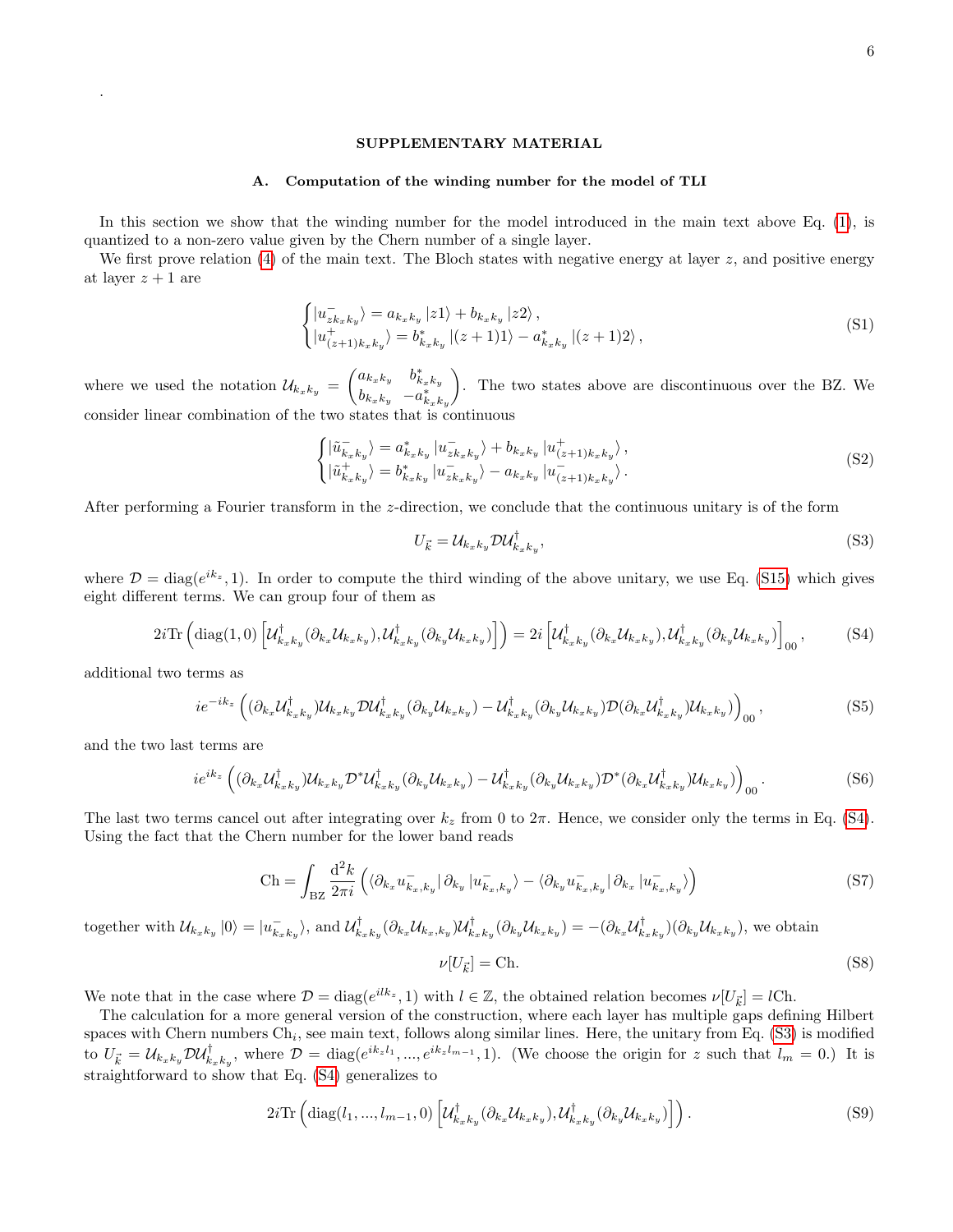The above term is equal to  $\sum_{i=1}^{m-1} l_i \text{Ch}_i$ . Below we show that the remaining,

<span id="page-6-2"></span>
$$
i\text{Tr}\left(\mathcal{D}_1(\partial_{k_x}U_{k_xk_y}^\dagger)\mathcal{U}_{k_xk_y}\mathcal{D}_2\mathcal{U}_{k_xk_y}^\dagger(\partial_{k_y}\mathcal{U}_{k_xk_y})-\mathcal{D}_1\mathcal{U}_{k_xk_y}^\dagger(\partial_{k_y}\mathcal{U}_{k_xk_y})\mathcal{D}_2(\partial_{k_x}\mathcal{U}_{k_xk_y}^\dagger)\mathcal{U}_{k_xk_y}\right) \tag{S10}
$$

<span id="page-6-3"></span>
$$
i\text{Tr}\left(\mathcal{D}_1^*(\partial_{k_x}\mathcal{U}_{k_xk_y}^\dagger)\mathcal{U}_{k_xk_y}\mathcal{D}_2^*\mathcal{U}_{k_xk_y}^\dagger(\partial_{k_y}\mathcal{U}_{k_xk_y})-\mathcal{D}_1^*\mathcal{U}_{k_xk_y}^\dagger(\partial_{k_y}\mathcal{U}_{k_xk_y})\mathcal{D}_2^*(\partial_{k_x}\mathcal{U}_{k_xk_y}^\dagger)\mathcal{U}_{k_xk_y}\right) \tag{S11}
$$

with  $D_1 = \text{diag}(l_1 e^{-ik_z l_1}, ..., l_{m-1} e^{-ik_z l_{m-1}}, 0)$  and  $D_2 = \text{diag}(e^{ik_z l_1}, ..., e^{ik_z l_{m-1}}, 1)$ , vanish. In particular, the sum of Eqs. [\(S10\)](#page-6-2) and [\(S11\)](#page-6-3) vanishes after integration over  $k_z$ . To this end, we write

$$
(\mathcal{D}_1(\partial_{k_x}\mathcal{U}_{k_xk_y}^\dagger)\mathcal{U}_{k_xk_y}\mathcal{D}_2)_{ij} = a_{ij}e^{ik_z(l_i-l_j)}l_j,
$$
\n(S12)

with  $a_{ij} \equiv ((\partial_{k_x} \mathcal{U}_{k_x k_y}^{\dagger}) \mathcal{U}_{k_x k_y})_{ij}$ . Additionally,  $(\mathcal{D}_1(\partial_{k_x} \mathcal{U}_{k_x k_y}^{\dagger}) \mathcal{U}_{k_x k_y} \mathcal{D}_2)_{ij} = (\mathcal{D}_2(\partial_{k_x} \mathcal{U}_{k_x k_y}^{\dagger}) \mathcal{U}_{k_x k_y} \mathcal{D}_1)_{ij}$  for  $l_i = l_j$ . We rewrite [\(S10\)](#page-6-2) as

$$
i\text{Tr}\left(\mathcal{D}_{1}(\partial_{k_{x}}\mathcal{U}_{k_{x}k_{y}}^{\dagger})\mathcal{U}_{k_{x}k_{y}}\mathcal{D}_{2}\mathcal{U}_{k_{x}k_{y}}^{\dagger}(\partial_{k_{y}}\mathcal{U}_{k_{x}k_{y}})-\mathcal{D}_{1}\mathcal{U}_{k_{x}k_{y}}^{\dagger}(\partial_{k_{y}}\mathcal{U}_{k_{x}k_{y}})\mathcal{D}_{2}(\partial_{k_{x}}\mathcal{U}_{k_{x}k_{y}}^{\dagger})\mathcal{U}_{k_{x}k_{y}}\right) =i\text{Tr}\left(\mathcal{U}_{k_{x}k_{y}}^{\dagger}(\partial_{k_{y}}\mathcal{U}_{k_{x}k_{y}})\left[\mathcal{D}_{1}(\partial_{k_{x}}\mathcal{U}_{k_{x}k_{y}}^{\dagger})\mathcal{U}_{k_{x}k_{y}}\mathcal{D}_{2}-\mathcal{D}_{2}(\partial_{k_{x}}\mathcal{U}_{k_{x}k_{y}}^{\dagger})\mathcal{U}_{k_{x}k_{y}}\mathcal{D}_{1}\right]\right).
$$
(S13)

The above trace contains only terms of the form  $be^{iak_z}$ . Summing up contributions from Eqs. [\(S10\)](#page-6-2) and [\(S11\)](#page-6-3), we obtain only terms proportional to  $b \cos(ak_z)$ ,  $a \in \mathbb{Z}$ ,  $b \in \mathbb{C}$ , that vanish after integration over  $k_z$ . From there it follows,

$$
\nu[U_{\vec{k}}] = \sum_{i=1}^{m-1} l_i \text{Ch}_i.
$$
\n(S14)

#### <span id="page-6-0"></span>B. Third winding and Chern numbers

For translationally invariant unitaries  $U = \bigoplus_{\vec{k}} U_{\vec{k}}$ , in the thermodynamic limit, the third winding number is defined

<span id="page-6-1"></span>
$$
\nu[U_{\vec{k}}] = \int_{\text{BZ}} \frac{\mathrm{d}^3 k}{8\pi^2} \text{Tr}\left(U_{\vec{k}}^\dagger \partial_{k_x} U_{\vec{k}} \left[U_{\vec{k}}^\dagger \partial_{k_y} U_{\vec{k}}, U_{\vec{k}}^\dagger \partial_{k_z} U_{\vec{k}}\right]\right),\tag{S15}
$$

while for finite systems, the integral is replaced by a sum over discrete momenta  $\vec{k}$ . For unitaries that lack translational symmetry but satisfy condition [\(2\)](#page-2-0), the third winding number can be defined [\[24\]](#page-4-18)

<span id="page-6-5"></span>
$$
\nu[U] = \frac{i\pi}{3} \frac{1}{N_x N_y N_z} \epsilon^{ijk} \text{Tr}\left( U^{-1}[\hat{X}_i, U] U^{-1}[\hat{X}_j, U] U^{-1}[\hat{X}_k, U] \right),\tag{S16}
$$

where  $\hat{X}_i = \sum_{\vec{R}\alpha} R_i |\vec{R}\alpha\rangle \langle \vec{R}\alpha|$  is the position operator in direction i, and summation over repeated indices is assumed. The above expression takes non-zero integer values only in the thermodynamic limit. In order to apply it to finite systems, we approximate the commutators  $[X_i, U]$  by  $[X_i, U]$ , i.e., linear combination of unitaries with integer number of flux quanta inserted

<span id="page-6-4"></span>
$$
\left[\hat{X}_i, U\right] = \sum_{m=1}^{N_i - 1} c_m e^{2\pi i m \hat{X}_i / N_i} U e^{-2\pi i m \hat{X}_i / N_i}.
$$
\n(S17)

The choice of coefficients  $c_m$ , giving the correct thermodynamic-limit value of  $[X_i, U]$ , is not unique [\[24,](#page-4-18) [27\]](#page-4-21). In general, these are the coefficients of the discrete Fourier transform of a function  $f(x)$  defined on the circle  $\left[-\left\lfloor \frac{N_i}{2} \right\rfloor, \left\lfloor \frac{N_i}{2} \right\rfloor\right]$  that is periodic and equal to  $f(x) = x$  for  $x < \alpha \leq \lfloor \frac{N_i}{2} \rfloor$ . In this work, we take  $c_m$  to be the Fourier coefficients of the function  $f(x) = x$ ,

$$
c_m = \frac{e^{2\pi im(\lfloor \frac{N_i}{2} \rfloor + 1)/N_i}}{1 - e^{2\pi im/N_i}}.
$$
\n(S18)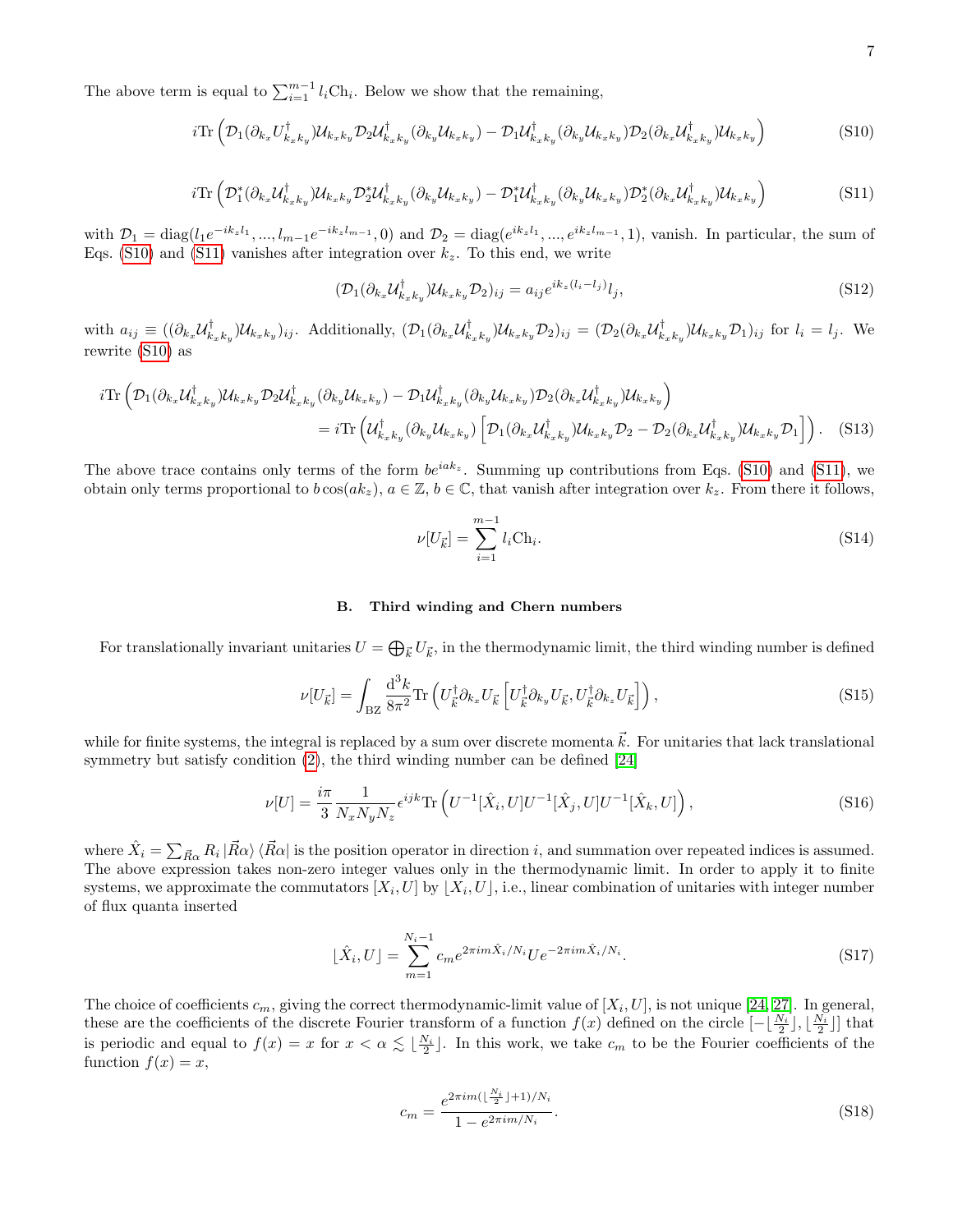Similarly, for a translationally invariant projector  $P = \bigoplus_{k_x k_y} P_{k_x k_y}$ , in the thermodynamic limit, the Chern number of the Hilbert space, onto which this projector projects, is defined [\[23\]](#page-4-17)

$$
\text{Ch}[\mathcal{P}_{k_x k_y}] = i \int_{\text{BZ}} \frac{\mathrm{d}k_x \mathrm{d}k_y}{2\pi} \text{Tr} \left( \mathcal{P}_{k_x k_y} \left[ \partial_{k_x} \mathcal{P}_{k_x k_y}, \partial_{k_y} \mathcal{P}_{k_x k_y} \right] \right), \tag{S19}
$$

for finite systems, the above integral is replaced by a sum over discrete momenta  $(k_x, k_y)$ . When the projector  $\mathcal P$  lacks translational symmetry, but satisfied the condition

$$
\langle \vec{R}' \alpha' | \mathcal{P} | \vec{R} \alpha \rangle \sim e^{-\gamma |\vec{R} - \vec{R}'|},\tag{S20}
$$

for some positive  $\gamma$ , the Chern number in xy plane in the therodynamic limit can be defined [\[27\]](#page-4-21)

$$
\text{Ch}[\mathcal{P}] = \frac{2\pi i}{N_x N_y} \text{Tr}\left(\mathcal{P}\left[\left[\hat{X}_1, \mathcal{P}\right], \left[\hat{X}_2, \mathcal{P}\right]\right]\right). \tag{S21}
$$

For finite systems, the commutator  $\left[\hat{X}_1, \mathcal{P}\right]$  is approximated by  $\left[\hat{X}_i, P\right]$ , see Eq. [\(S17\)](#page-6-4).

## C. Details on numerical calculations

For the numerical calculations in this work, the Hamiltonian at each layer  $z$ , for the model above Eq. [\(1\)](#page-1-1), reads

$$
H_{2D} = \sin(k_x)\sigma_x + \sin(k_y)\sigma_y + (1 - \cos(k_x) - \cos(k_y))\sigma_z.
$$
 (S22)

As explained in the main text, the eigenstates of the Hamiltonian above Eq. [\(1\)](#page-1-1), are

$$
|w_{\vec{R}\alpha}\rangle = (P_z^- + P_{z+1}^+)(|\vec{R}\alpha\rangle + |(\vec{R} + \hat{e}_z)\alpha\rangle),\tag{S23}
$$

with eigenenergy  $W_{\vec{R}\alpha}$ . Hence,

$$
H = \sum_{\vec{R}\alpha} W_{\vec{R},\alpha} |w_{\vec{R}\alpha}\rangle \langle w_{\vec{R}\alpha}|
$$
\n(S24)

In other words, the above Hamiltonian  $H = U H_W U^{\dagger}$  is unitarily related to Hamiltonian  $H_W$  of a trivial localized insulator, with the unitary  $U$  satisfying the localization condition  $(2)$ . To show the orthonormality relation  $\langle \omega_{\vec{R}'\alpha'} | \omega_{\vec{R}\alpha'} \rangle = \delta_{\vec{R}\vec{R}'} \delta_{\alpha\alpha'}$ , we denote  $\vec{R} = (\vec{r}, z)$ , with  $\vec{r}$  two-dimensional lattice vector, and consider the scalar product

$$
\langle w_{\vec{r}'z\alpha'} | w_{\vec{r}z\alpha} \rangle = (\langle \vec{r}' z \alpha' | + \langle \vec{r}' (z+1) \alpha' |) (P_z^+ + P_{z+1}^-) (|\vec{r} z \alpha \rangle + |\vec{r} (z+1) \alpha \rangle)
$$
  
= 
$$
\langle \vec{r}' z \alpha' | P_z^+ | \vec{r} z \alpha \rangle + \langle \vec{r}' z \alpha' | P_z^- | \vec{r} z \alpha \rangle = \delta_{\vec{r} \vec{r}'} \delta_{\alpha \alpha'},
$$
 (S25)

where we used that  $P_z^+ + P_z^- = \mathbb{I}$  on the subspace of the Hilbert space corresponding to layer z. For  $z \neq z'$ , it is sufficient to consider  $z' = z + 1$ ,

$$
\langle \omega_{\vec{r}(z+1)\alpha} | \omega_{\vec{r}z\alpha} \rangle = (\langle \vec{r}(z+1)\alpha | + \langle \vec{r}(z+2)\alpha | \rangle (P_{z+1}^+ + P_{z+2}^-) (P_z^+ + P_{z+1}^-) (|\vec{r}z\alpha \rangle + |\vec{r}(z+1)\alpha \rangle)
$$
  
=\langle \vec{r}(z+1)\alpha | P\_{z+1}^+ P\_{z+1}^- | \vec{r}(z+1)\alpha \rangle = 0. (S26)

In the above derivation, we used that  $P_{z+1}^+ P_{z+1}^- = 0$ .

Below, we explain how the unitary  $U_W$  of the perturbed model  $H_V(\lambda)$  is constructed

<span id="page-7-0"></span>
$$
H_V(\lambda) = \sum_{\vec{R}\alpha} \left[ W_{\vec{R},\alpha} \left| w_{\vec{R}\alpha} \right\rangle \langle w_{\vec{R}\alpha} \right| + \lambda \sum_{i \in \{x,y,z\}} \left( t_1 \left[ \left| \vec{R} + \hat{e}_i, \alpha \right\rangle \langle \vec{R}, \alpha \right| + \text{h.c.} \right] + t_2 \left[ \left| \vec{R} + \hat{e}_i, \alpha \right\rangle \langle \vec{R}, \bar{\alpha} \right| + \text{h.c.} \right] \right), \tag{S27}
$$

where we set  $t_1 = 10t_2 = 1$ . All  $2N_xN_yN_z$  eigenstates  $\{\ket{\psi_n}\}$  of  $H_V(\lambda)$  are localized for  $\lambda < \lambda_c$  in the thermodynamic limit. The unitary  $U_W$  is constructed from these localized eigenstates, after sorting them such that  $U_W$ maps  $|\vec{R}\alpha\rangle$  to the two eigenstates  $|\psi_{n(\vec{R},\alpha)}\rangle$ , localized closest to the orbitals at  $|\vec{R}\alpha\rangle$ . To this end, we compute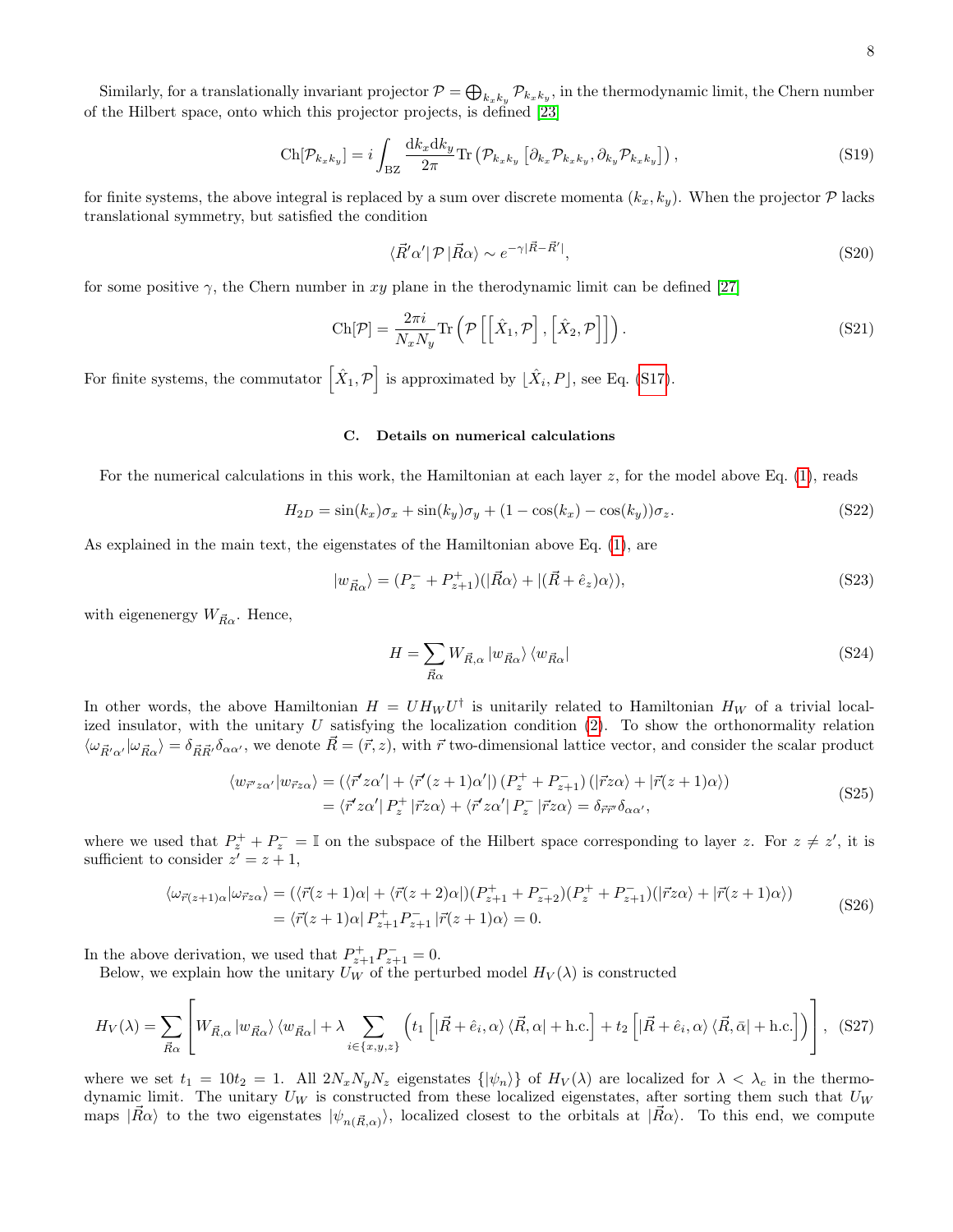$\arg(\langle \psi_n | e^{2\pi i \hat{X}_j/N_j} | \psi_n \rangle)$ , where the operators  $e^{2\pi i \hat{X}_j/N_j}$  are compatible with PBC. This way, we obtain the following coordinate vectors on the 3-torus  $(\mathbb{T}^3)$ 

$$
\vec{v}(|\psi_n\rangle) = \left(\frac{N_x}{2\pi} \arg(\langle \psi_n | e^{2\pi i \hat{X}/N_x} | \psi_n \rangle), \frac{N_y}{2\pi} \arg(\langle \psi_n | e^{2\pi i \hat{Y}/N_y} | \psi_n \rangle), \frac{N_z}{2\pi} \arg(\langle \psi_n | e^{2\pi i \hat{Z}/N_z} | \psi_n \rangle)\right)^T, \tag{S28}
$$

where we choose the branch cut of  $arg(\xi)$  to be  $[0,\infty)$ , such that  $0 \leq arg(\xi) < 2\pi$ . The sorting procedure is the following: we first minimize the distance between  $\vec{v}(|\psi_n\rangle)$  and  $\vec{v}(|\vec{R}\alpha\rangle)$  by computing

<span id="page-8-0"></span>
$$
||\vec{v}(|\vec{R}\alpha\rangle) - \vec{v}(|\psi_n\rangle)||_{\mathbb{T}^3} = \sqrt{\sum_{i \in \{x, y, z\}} d\left(R_i, (\vec{v}(|\psi_n\rangle)_i)^2\right)}
$$
(S29)

where  $d(x, y)$  is the following metric on the circle of radius  $\frac{N_i}{2\pi}$ ,

$$
d(x, y) = \min\{|x - y|, N_i - |x - y|\}.
$$
\n(S30)

To each orbital  $|\vec{Ra}\rangle$ , we associate eigenvector  $|\psi_n\rangle$  closest to it according to the metric [\(S29\)](#page-8-0), unless this eigenvector is already assigned to a different lattice vector, in which case next-closest unassigned eigenvector is used. This defines a unitary  $U_W$ ,  $U_W | \vec{R}\alpha \rangle = | \psi_{n(\vec{R}, \alpha)} \rangle$ , satisfying the localization condition [\(2\)](#page-2-0). As the metallic phase is approached, the eigenstates  $|\psi_n\rangle$  become plane-wave-like, implying that  $|\langle \psi_n | e^{2\pi i \hat{X}_j/N_j} |\psi_n \rangle| \to 0$ . Since  $\arg(\xi)$  is not well-defined at  $\xi = 0$ , the above procedure is not well-define in a metallic phase. For finite systems, we compute  $\langle ||\vec{v}||\psi_n \rangle ||_{\mathbb{T}^3} \rangle_n$ , in order to define the region in parameter space in which the winding number is still well-defined. Such region exists for certain values of  $\lambda$  which are smaller than  $\lambda_c$ , see Fig. [5a](#page-8-1).



<span id="page-8-1"></span>FIG. 5. (a) The average  $\langle ||\vec{v}(\psi_n)||_{\mathbb{T}^3}\rangle_n$  over all eigenstates as function of parameter  $\lambda$ , see Eq. [\(S27\)](#page-7-0). This quantity goes from 1, deep in the localized phase, to 0 in the metallic phase. (b) Portion of eigenstates that are localized in the left-half of the system, i.e. for  $z \in \{1, ..., \lfloor N_z/2 \rfloor\}$ . This fraction goes from approximately one-half, at  $\lambda = 0$ , to 0, for  $\lambda > \lambda_c$ .

We now define the projector  $\mathcal{P}_W^{\text{surf}}$  onto the surface perpendicular to z-axis. This is achieved by removing localized eigenstates  $|\psi_n\rangle$  within the bulk of the system, such that the obtained projector projects onto two decoupled surfaces. We first define the set of localized eigenstates in the bulk of the slab as

$$
\text{bulk}(W) = \left\{ |\psi_n\rangle, 1 - \sum_{\substack{R_x, R_y, \alpha, \\ R_z = \lfloor N_z/2 \rfloor - L}}^{R_z = \lfloor N_z/2 \rfloor + L} |\langle \vec{R}\alpha | \psi_n \rangle|^2 < \epsilon \right\},\tag{S31}
$$

where  $L$  is some bulk cut-off that needs to be large enough such that the upper and lower boundaries are fully decoupled, and  $\epsilon$  is taken to be 10<sup>-1</sup>. The eigenstates that do not belong to bulk(W) are assigned to one of the two boundary surfaces which defines the projector  $\mathcal{P}_W^{\text{surf}}$ 

$$
\mathcal{P}_W^{\text{surf}}(\vec{x}, \vec{x}') = \left[ \delta_{\vec{x}, \vec{x}'} - \sum_{|\psi_n\rangle \in \text{bulk}(W)} \psi_n(\vec{x}')^* \psi_n(\vec{x}) \right] \theta(z - \lfloor N_z/2 \rfloor) \theta(z' - \lfloor N_z/2 \rfloor), \tag{S32}
$$